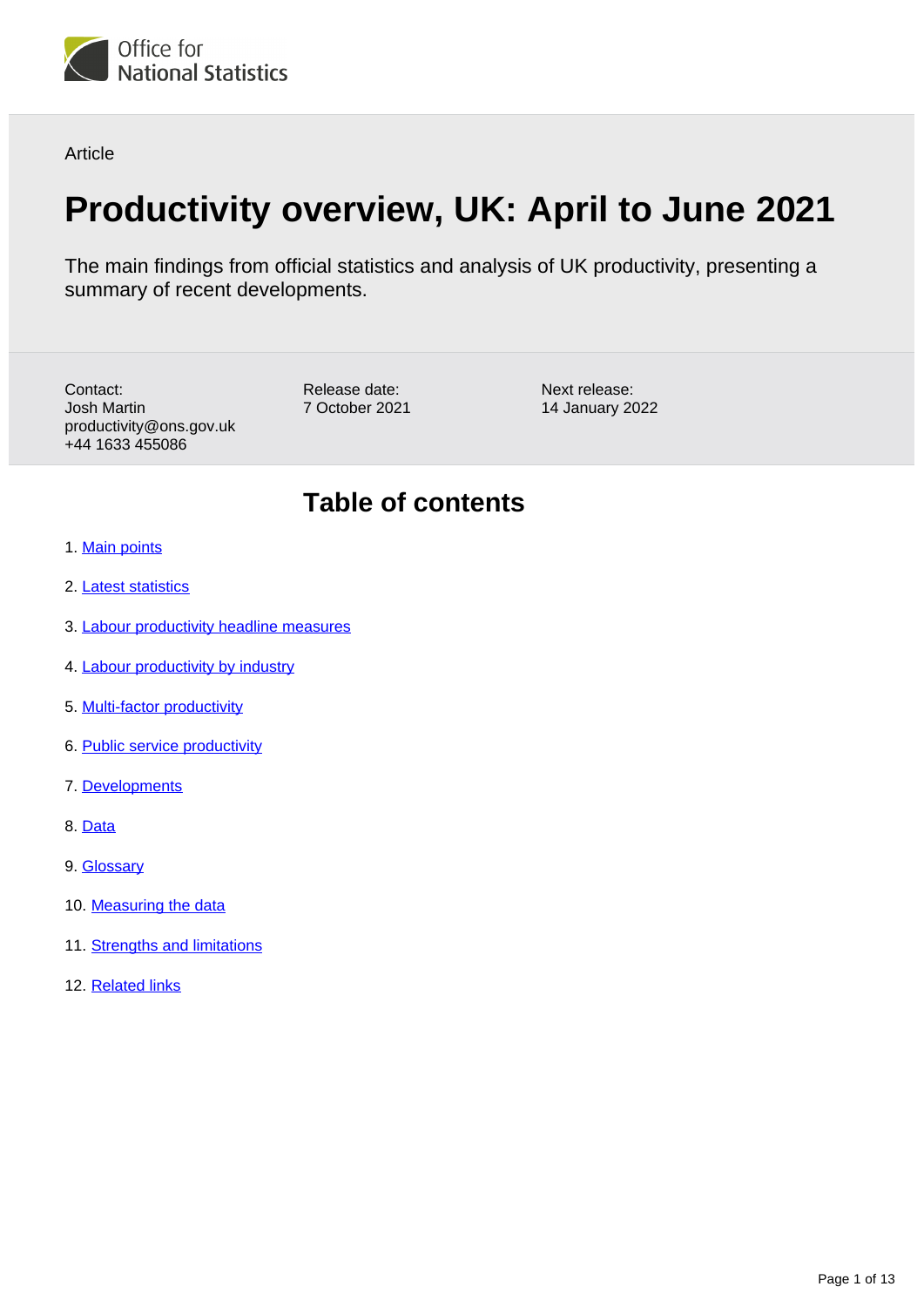## <span id="page-1-0"></span>**1 . Main points**

### **Labour productivity**

- In Quarter 2 (Apr to June) 2021, output per hour worked was 1.7% above the 2019 average level, with a quarter-on-quarter rise of 0.1%.
- Output per worker was 1.6% below the 2019 average level, despite a 5.2% increase from the previous quarter.

### **Multi-factor productivity**

• In Quarter 2 2021, multi-factor productivity was 2.2% above the 2019 average level.

### **Public service productivity**

- Public service productivity has not recovered yet to the 2019 average level, despite a rise of 6.5% in Quarter 2 2021 compared with Quarter 1 (Jan to March) 2021.
- The increase in productivity in Quarter 2 (Apr to June) 2021 was driven by a rise of public service output by 6.6%, and a rise of 0.1% in public service inputs.

There are several revisions to data sources in this release, including annual national accounts related revisions to gross value added and changes to population estimates in the Labour Force Survey. See our Measuring the data [section](https://www.ons.gov.uk/employmentandlabourmarket/peopleinwork/labourproductivity/articles/ukproductivityintroduction/apriltojune2021#measuring-the-data) for more information.

## <span id="page-1-1"></span>**2 . Latest statistics**

In Quarter 2 (Apr to June) 2021, the UK continued to recover from the impacts of the coronavirus (COVID-19) pandemic. Through May and June 2021 there was an unwinding of lockdown restrictions, with the reopening of retail stores, museums, and sporting events. We also saw a decrease in the number of individuals on furlough and an increase in hours worked.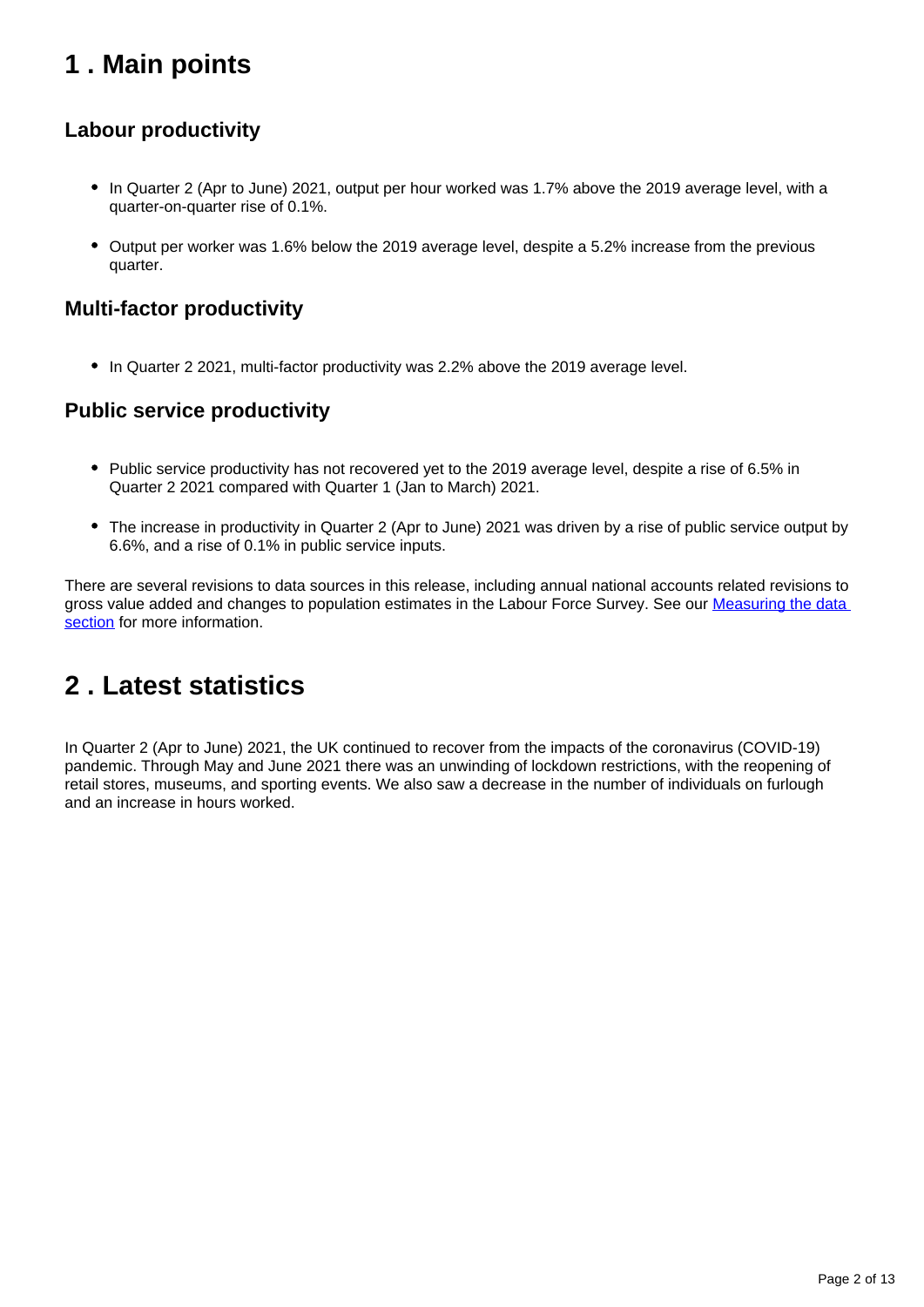#### **Figure 1: Productivity measures have increased and stabilised in recent quarters**

**Various productivity measures, UK, index 2019 = 100, Quarter 1 2019 to Quarter 2 2021**

#### [Data download](https://www.ons.gov.uk/visualisations/dvc1605/linewrapper/datadownload.xlsx)

Output per hour worked is now 1.7% above the pre-coronavirus (2019 average) level. There was a positive 4.3% quarter-on-year growth and 0.1% quarter-on-quarter growth in Quarter 2 2021.

Output per worker remains 1.6% below the 2019 average level, despite continued recovery. As the number of workers on furlough falls, output per hour worked and output per worker estimates are converging.

Experimental estimates of output per job excluding furloughed workers were 7.2% above pre-coronavirus levels in Quarter 2 2021. This suggests that furloughed workers were more likely to work in lower productivity industries, with higher productivity individuals and industries still working to a greater degree, pushing up aggregate productivity.

Multi-factor productivity was 2.2% higher than pre-pandemic levels in Quarter 2 2021. Capital services and qualityadjusted labour input (QALI) were 8.3% and 4.1% below their pre-coronavirus levels, respectively, but both grew in Quarter 2 2021.

The reopening of the economy also boosted the productivity of public services, which rose by 6.5% in Quarter 2 2021, following a slight decrease in the previous quarter. Inputs growth has stalled for the first time since the start of the coronavirus pandemic (up just 0.1% compared with Quarter 1 (Jan to Mar) 2021). The reopening of schools and increased healthcare activity led to a strong recovery in output (up 6.6%).

Public service productivity has not recovered to pre-coronavirus levels, and remains 9.8% lower than in 2019. While public service output in Quarter 2 2021 was 8.9% higher than in 2019, inputs growth far outpaced this at 20.7% higher than in 2019. However, output growth has been constrained by school closures and reductions in certain healthcare activities for much of 2020.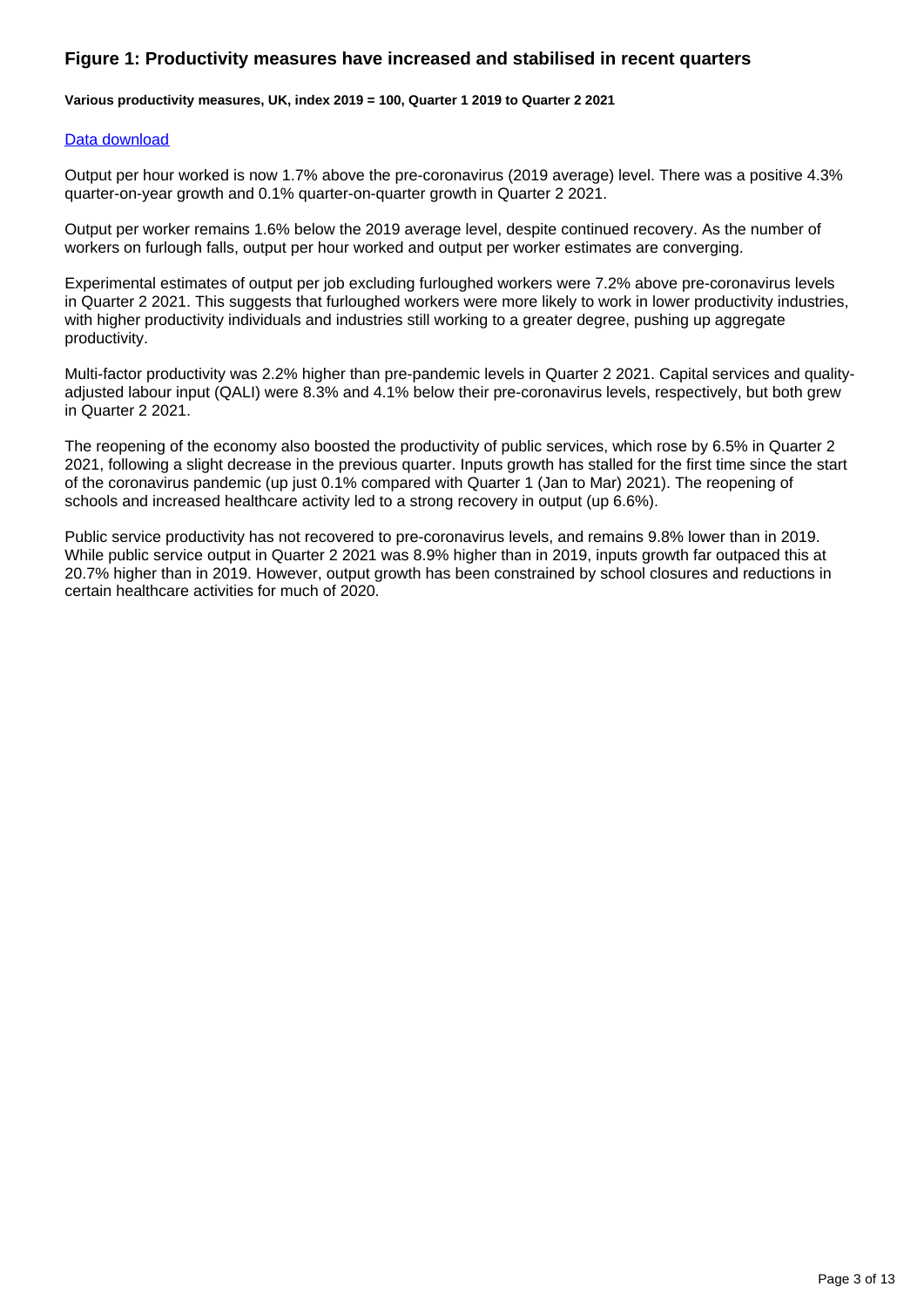## <span id="page-3-0"></span>**3 . Labour productivity headline measures**

Figure 2 shows how output per hour worked, gross value added (GVA) and hours worked have changed since 2008. Output per hour worked was 1.7% above pre-coronavirus (2019 average) levels in Quarter 2 (Apr to June) 2021. Both GVA and hours worked have seen strong recoveries since Quarter 2 2020 but remain, respectively, 4.8% and 3.2% below pre-coronavirus levels. Their similar recovery trajectories have resulted in a relatively stable level of output per hour worked.

#### **Figure 2: Output per hour worked was 1.7% above pre-coronavirus pandemic levels**

**Index 2019 = 100, output per hour worked, gross value added, hours worked, UK, Quarter 1 2008 to Quarter 2 2021**

### Figure 2: Output per hour worked was 1.7% above precoronavirus pandemic levels

Index 2019 = 100, output per hour worked, gross value added, hours worked, UK, Quarter 1 2008 to Quarter 2 2021



#### **Source: Office for National Statistics – Productivity overview, UK**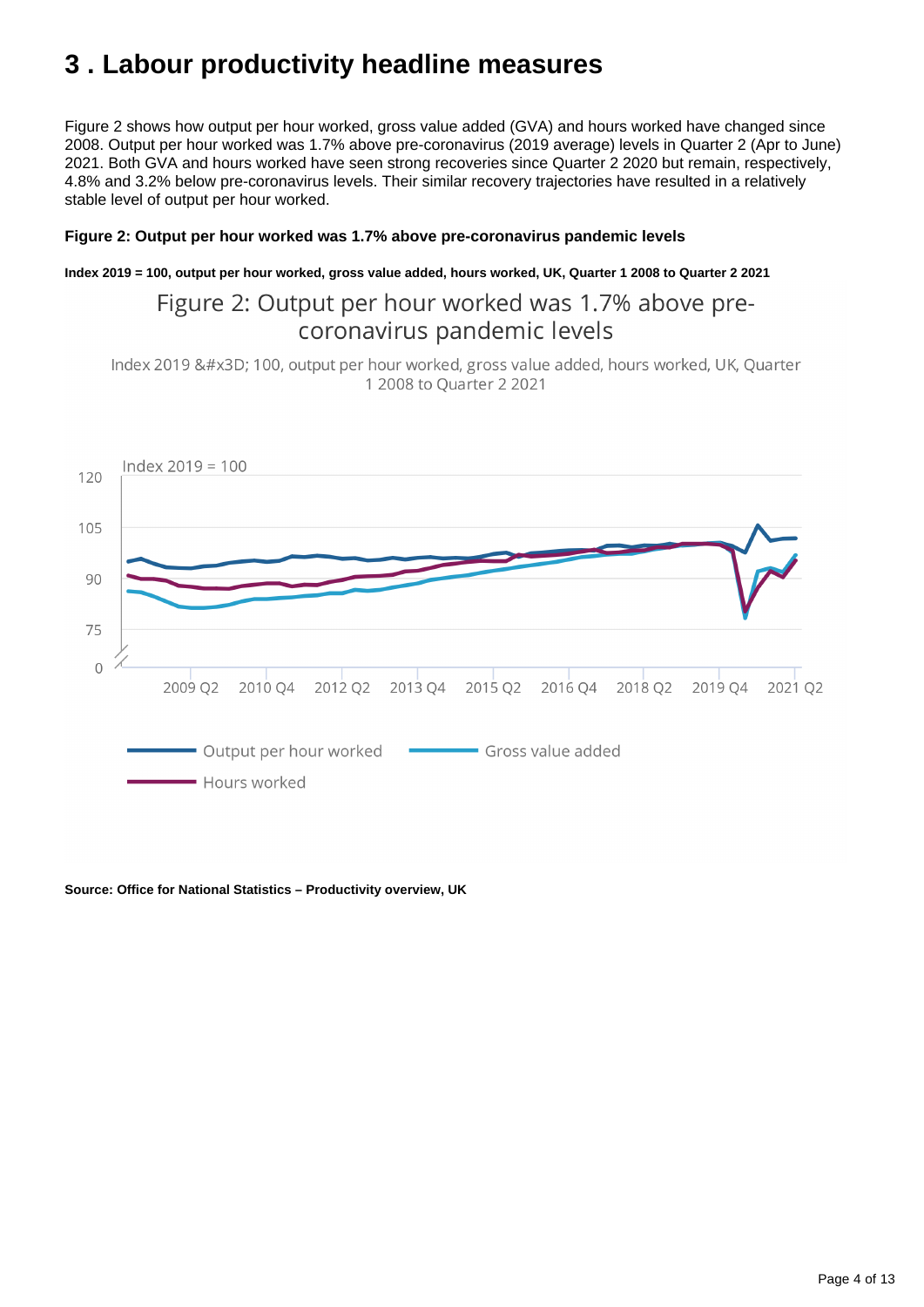## <span id="page-4-0"></span>**4 . Labour productivity by industry**

In Quarter 2 (Apr to June) 2021, most industries showed strong growth in both gross value added (GVA) and hours worked, compared with the previous quarter. In non-financial services, GVA grew faster than hours worked, lifting whole economy output per hour worked. However, this productivity gain was partially offset by other industries including construction and manufacturing, where hours worked grew a little faster than GVA.

As the economy opened further in Quarter 2 2021, economic activity increased more in low-productivity industries than in high-productivity industries compared with the previous quarter. With lower-productivity industries now accounting for a greater share of economic activity, growth in UK economy productivity was lower than it would otherwise have been.

Nevertheless, UK productivity in Quarter 2 2021 remained above pre-coronavirus (2019 average) levels because less productive industries still represent a smaller share of the economy than they did before the coronavirus pandemic.

Figure 3 shows productivity 1.6% higher in Quarter 2 2021 compared with the end of 2018, primarily because of a positive allocation effect of 3.0 percentage points. Within-industry productivity growth contributed negative 0.3 percentage points compared with the end of 2018. This reflects the challenges and costs that the coronavirus pandemic has placed on business operations, meaning that many industries have experienced a decline in output per hour worked. In the latest quarter we have seen the within-industry effects become less negative, further indicating the reopening of the economy.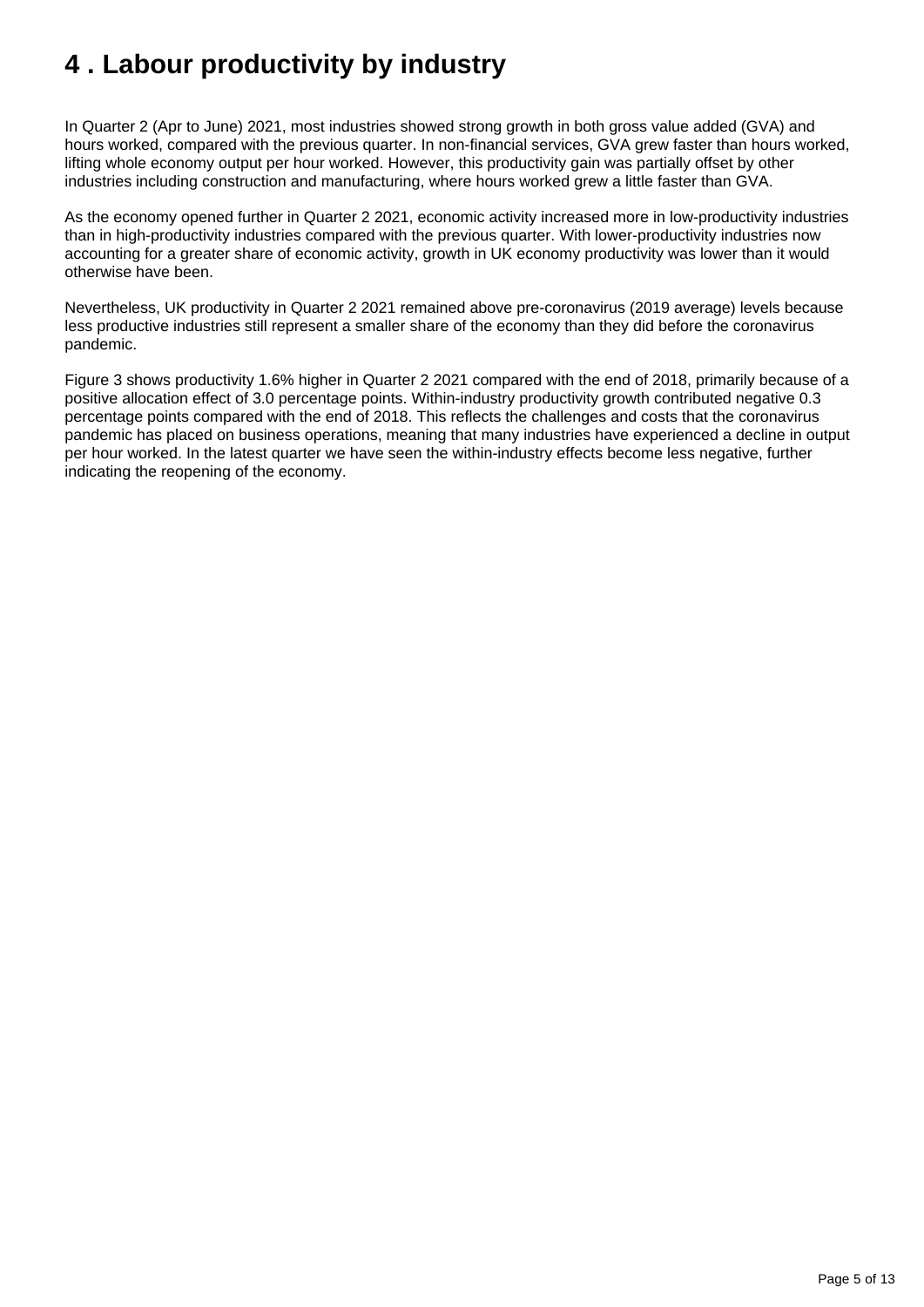#### **Figure 3: Productivity would be below pre-coronavirus pandemic levels if not for a large positive allocation effect**

**Output per hour worked, allocation effect, productivity growth within industries, cumulative growth since Quarter 4 2018, percentage, Quarter 1 2019 to Quarter 2 2021**

### Figure 3: Productivity would be below pre-coronavirus pandemic levels if not for a large positive allocation effect

Output per hour worked, allocation effect, productivity growth within industries, cumulative growth since Quarter 4 2018, percentage, Quarter 1 2019 to Quarter 2 2021



#### **Source: Office for National Statistics – Productivity overview, UK**

#### **Notes:**

1. The allocation effect and growth within industries may not add up to the output per hour total. This is because of the exclusion of the National Accounts balancing value. See our **Labour productivity by industry** [division dataset](https://www.ons.gov.uk/economy/economicoutputandproductivity/productivitymeasures/datasets/labourproductivitybyindustrydivision) for more information.

## <span id="page-5-0"></span>**5 . Multi-factor productivity**

Output growth in the market sector can be decomposed into growth in the factors of production: capital services (the amount of productive capital available to businesses), quality adjusted labour input (the number of hours worked weighted by workers' wages) and multi-factor productivity (MFP) (how well inputs are used in the production process). You can find out more about these terms in the [Glossary section.](https://www.ons.gov.uk/employmentandlabourmarket/peopleinwork/labourproductivity/articles/ukproductivityintroduction/apriltojune2021#glossary)

Capital services are estimated from measures of the capital stock. Changes to the capital stock are because of inflows of new capital (from investments made in the period) and outflows of old capital (from retirement of assets and depreciation because of wear and tear). Investment has fallen during the coronavirus (COVID-19) pandemic, which reduces growth in the capital stock, negatively affecting capital services. However, this effect is muted because investment each quarter has a relatively small amount compared with the large value of the capital stock, which has been built up over long periods of time.

Reduced investment today will reduce the size of the capital stock and hence the productive potential of the economy in the future. Figure 4 compares capital services during the pandemic with the recovery of capital services following the UK's last recession in 2008.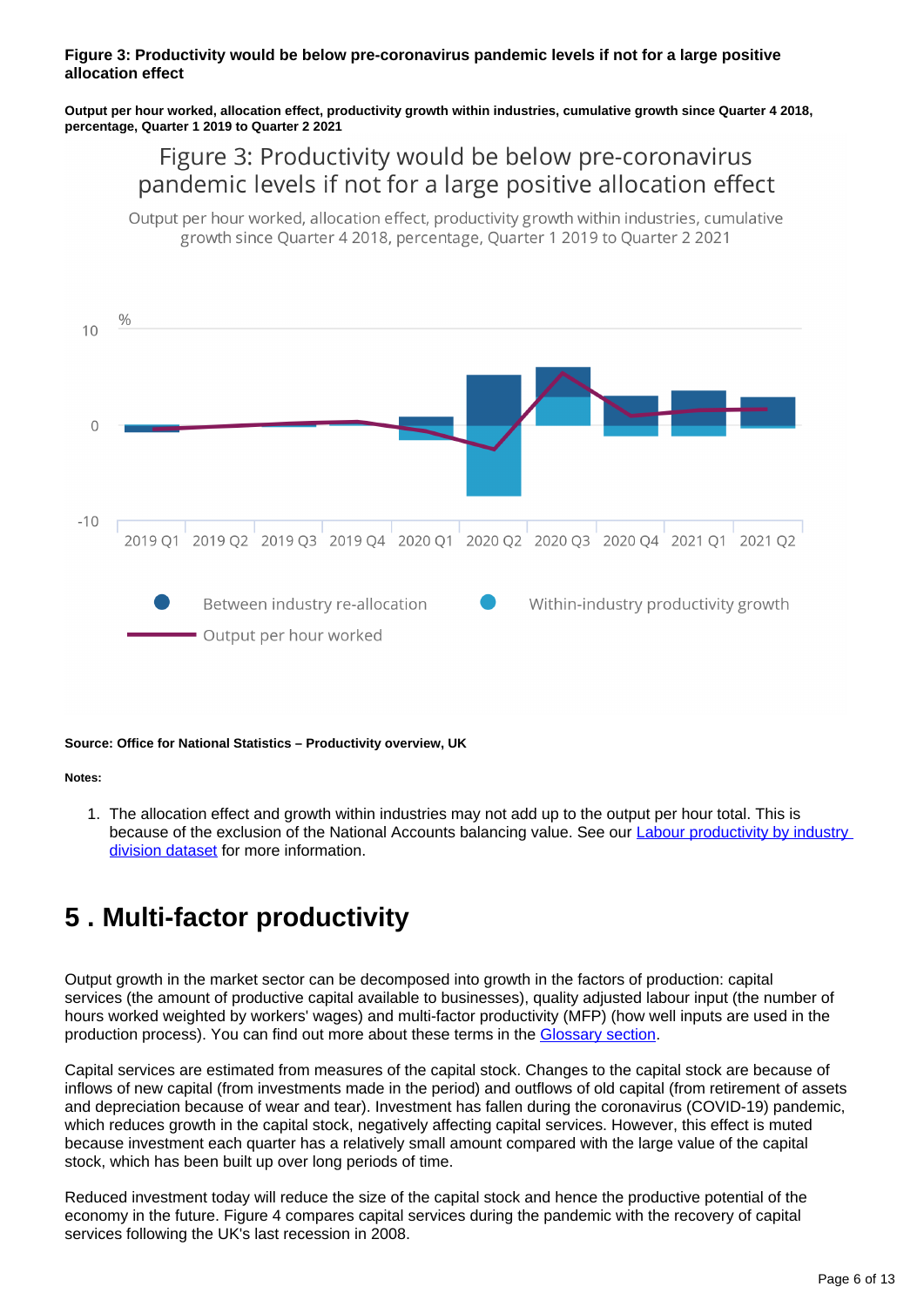#### **Figure 4: The effects of the coronavirus pandemic on capital services to date are similar to the financial crisis**

**Volume index of capital services rebased to pre-recession peak: Quarter 4 (Oct to Dec) 2008 = 100 and Quarter 1 (Jan to Mar) 2020 = 100**

#### **Notes:**

1. Data are not adjusted for changes in capital utilisation. While this adjustment is useful for productivity analysis, it obscured the fall in potential capital services, which is relevant for long-term implications.

#### [Data download](https://www.ons.gov.uk/visualisations/dvc1605/fig4/datadownload.xlsx)

The fall in capital services following the financial crisis was initially less sharp than during 2020. However, the level of capital services fell for 10 quarters (two and a half years) and took almost six years to again reach its prerecession level.

By contrast, the fall in capital services at the start of the coronavirus pandemic was deeper, reflecting a sharp contraction in investment in the first national lockdown. While investment has remained weak through the coronavirus pandemic, the decline in capital services has levelled off somewhat in the recent quarter.

Despite the shallower impact of the coronavirus pandemic on capital services, the effect is still significant. We estimate that capital services are approximately 3% below where they would have been had pre-coronavirus trends continued throughout 2020 and 2021. As Figure 4 shows, it can take a long time for capital services to catch up after a recession.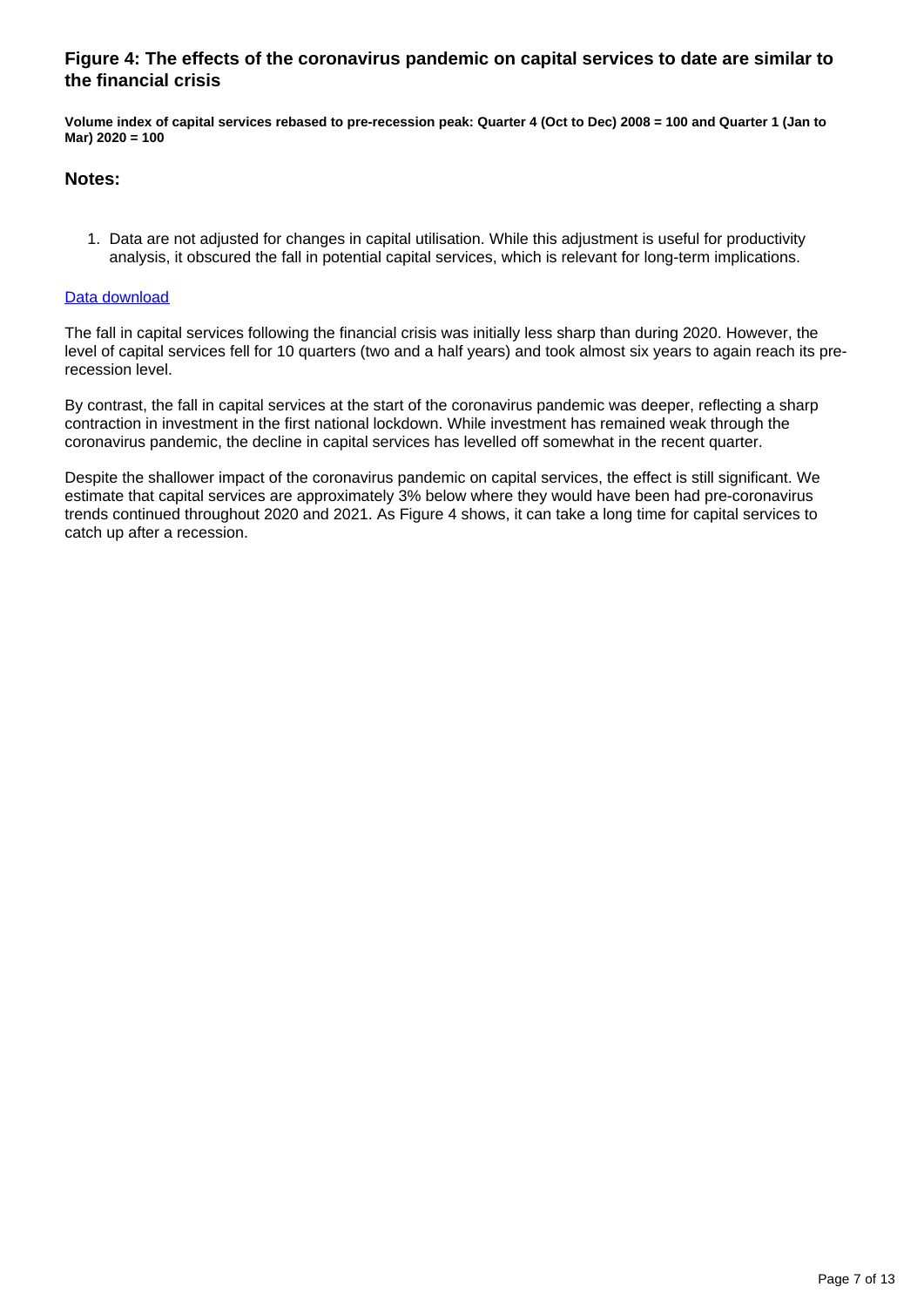## <span id="page-7-0"></span>**6 . Public service productivity**

In Quarter 2 (Apr to June) 2021, public service productivity rose by 6.5% compared with the previous quarter, when productivity fell slightly because of the reintroduction of coronavirus (COVID-19) restrictions. Public service inputs rose by 0.1% in Quarter 2 2021, the smallest increase since the start of the coronavirus pandemic, after unprecedented increases during 2020. Output grew by 6.6%, far outpacing inputs growth, delivering higher productivity.

Higher attendance in schools was one of the main contributors to the growth in public service output, as the quantity of education delivered via [remote learning](https://www.ons.gov.uk/peoplepopulationandcommunity/educationandchildcare/articles/remoteschoolingthroughthecoronaviruscovid19pandemicengland/april2020tojune2021) is generally lower than when children attend school. Increased activity in hospitals further contributed to the rise in output, with rises in the volume of elective and non-elective health services and advances in the vaccination programme.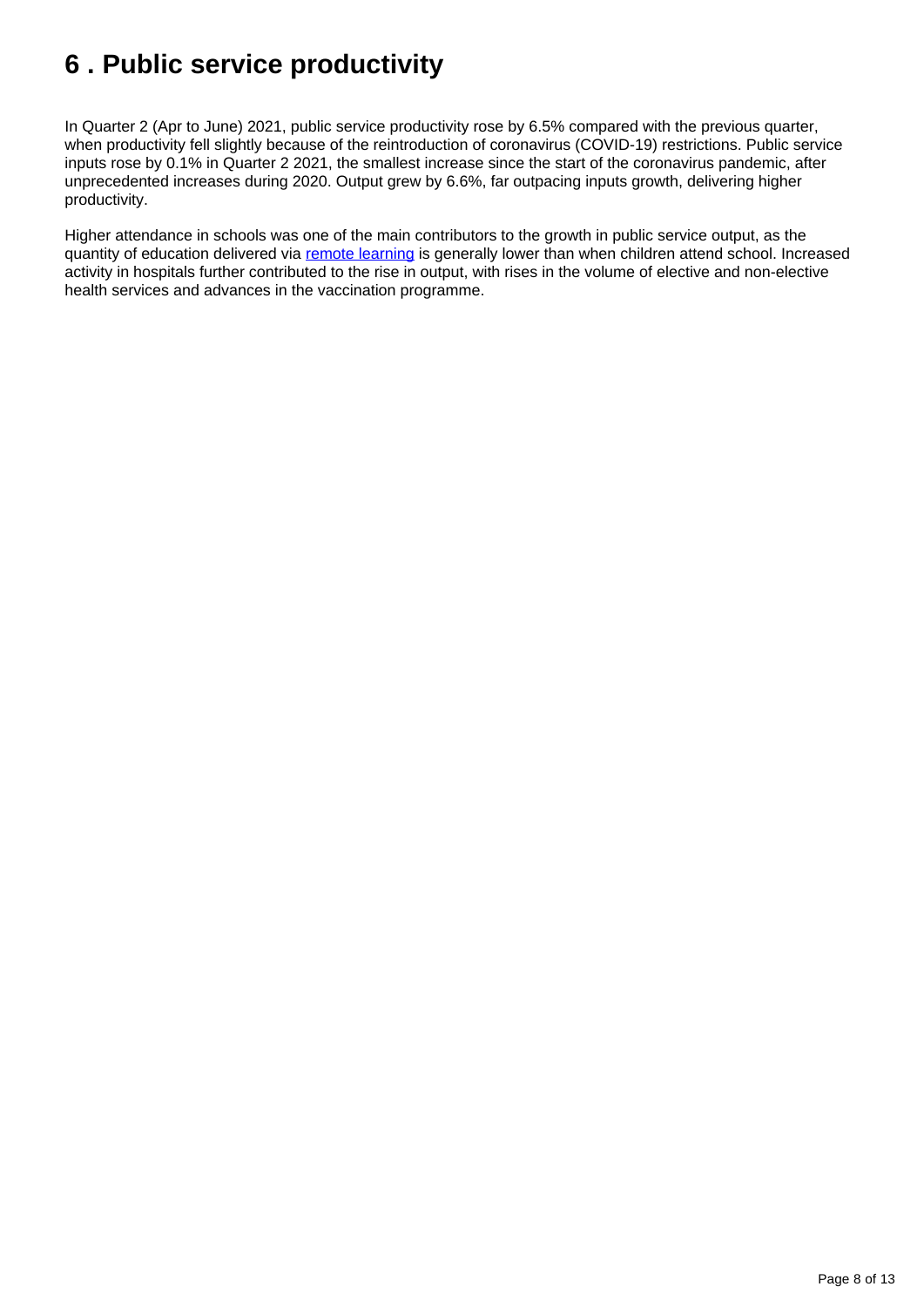#### **Quarterly growth rates in public service output, inputs and productivity, UK, Quarter 1 2019 to Quarter 2 2021**

## **Proutriel besidented alling Exercice productivity grew in Quarter 2 2021** driven by a recovery of public sector output

Quarterly growth rates in public service output, inputs and productivity, UK, Quarter 1 2019 to Quarter 2 2021



#### **Source: Office for National Statistics – Productivity overview, UK**

#### **Notes:**

- 1. Growth rates for total inputs are inverted to reflect the negative impact that inputs have on productivity.
- 2. Our estimates include ongoing improvements of how we estimate non-market output for the [healthcare](https://www.ons.gov.uk/releases/measuringtheeconomicoutputofcovid19testingtracingandvaccinations) and [education](https://www.ons.gov.uk/economy/grossdomesticproductgdp/articles/coronavirusandtheimpactonmeasuresofukgovernmenteducationoutput/march2020tofebruary2021) services.

Nonetheless, public service productivity remained below pre-coronavirus (2019 average) levels in Quarter 2 2021. Public service productivity is estimated to fall by 15.0% in 2020 compared with 2019. More accurate estimates for 2020 will be published in 2023 in our [annual public service productivity estimate](https://www.ons.gov.uk/releases/publicserviceproductivitytotaluk2018), which is badged as a National Statistic and incorporates changes in service quality.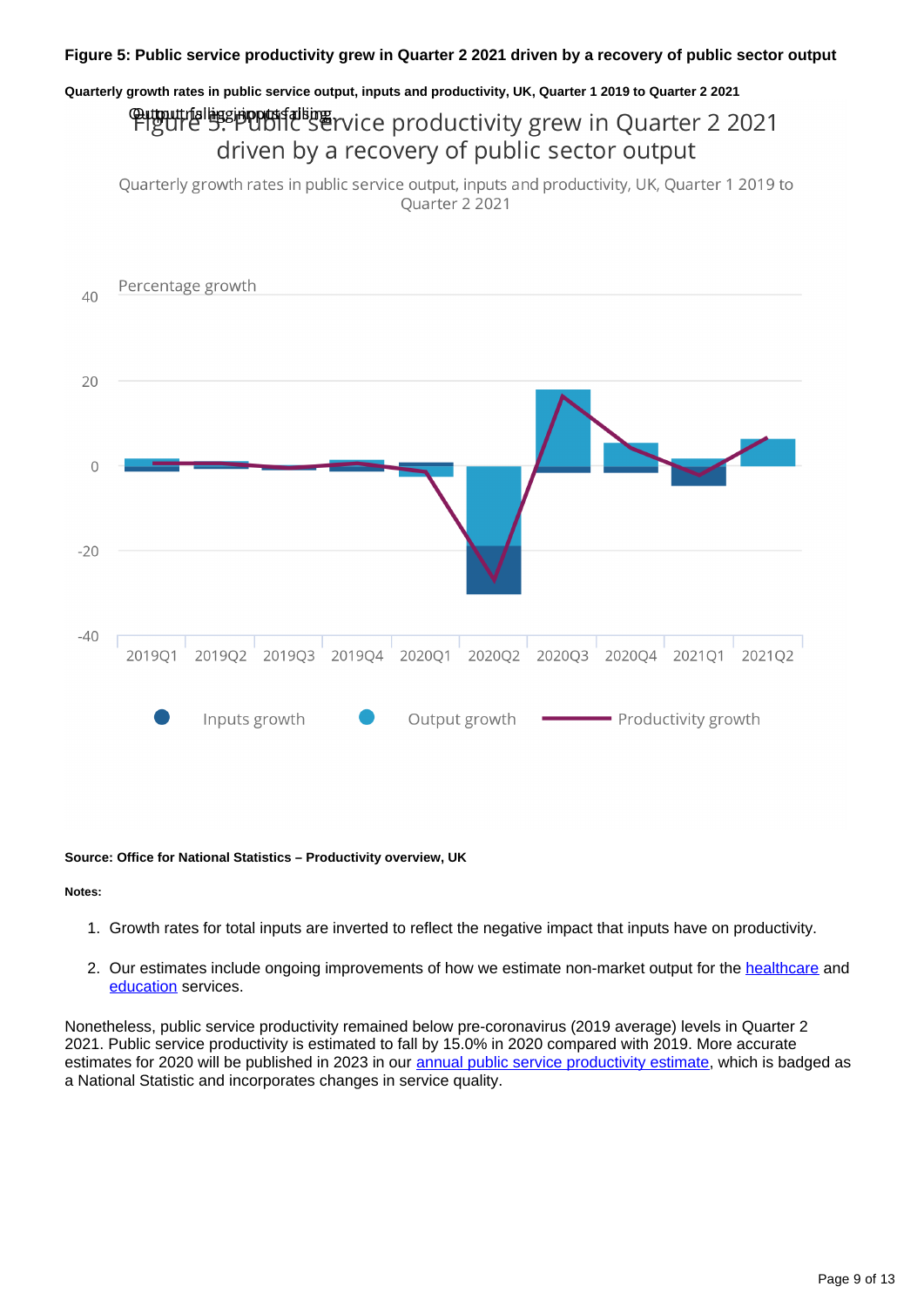## <span id="page-9-0"></span>**7 . Developments**

We have released our [Productivity development plan for 2021 to 2023](https://www.ons.gov.uk/economy/economicoutputandproductivity/productivitymeasures/articles/productivitydevelopmentplan/2021to2023), where we set out plans to build on recent improvements to our productivity statistics and look to introduce new outputs. This follows the Office for Statistics Regulation [assessment of ONS productivity statistics](https://osr.statisticsauthority.gov.uk/publication/assessment-report-uk-productivity-statistics/) in early 2021.

The datasets associated with this release will be changing from January 2022 to meet legislative guidance around accessibility. We are taking this opportunity to consolidate and restructure our datasets to improve user experience.

We will be releasing a new suite of Unit Labour Costs statistics on 3 November 2021. These will incorporate new measures of Average Labour Compensation per hour (ALCH), and new official estimates of the labour share of income.

We welcome any feedback on our developments to [productivity@ons.gov.uk.](mailto:productivity@ons.gov.uk)

## <span id="page-9-1"></span>**8 . Data**

#### [Labour Productivity Tables 1 to 8 and R1](https://www.ons.gov.uk/employmentandlabourmarket/peopleinwork/labourproductivity/datasets/labourproductivitytables110andr1)

Dataset LPROD01 | Released 7 October 2021 Quarterly output per hour, output per job and output per worker for the whole UK economy and a range of industries.

#### [Productivity jobs, productivity hours, market sector workers, market sector hours](https://www.ons.gov.uk/employmentandlabourmarket/peopleinwork/labourproductivity/datasets/productivityjobsproductivityhoursmarketsectorworkersmarketsectorhours)

Dataset LPROD02 | Released 7 October 2021

Underlying labour inputs behind the labour productivity estimates by industry and industrial sector as defined by the Standard Industrial Classification (SIC). Contains statistics on productivity jobs, productivity hours and market sector workers. These statistics are the main intermediates in producing output per worker and output per hour statistics.

#### [Breakdown of contributions, whole economy and sectors](https://www.ons.gov.uk/employmentandlabourmarket/peopleinwork/labourproductivity/datasets/annualbreakdownofcontributionswholeeconomyandsectors)

#### Dataset PRODCONTS | Released 7 October 2021

Provides estimates of contributions to labour productivity (measured as output per hour) using the "Generalised Exactly Additive Decomposition" (GEAD) methodology as described in Tang and Wang (2004), UK. Contains data on total worked hours, gross value added (GVA) estimates, output per hour series and prices deflators. Includes data disaggregated by sector. Also contains quarter on quarter, quarter-on-samequarter a year ago and annual formats for selected outputs.

#### [Multi-factor productivity estimates](https://www.ons.gov.uk/economy/economicoutputandproductivity/productivitymeasures/datasets/multifactorproductivityexperimentalestimatesreferencetables)

Dataset MFP01 | Released 7 October 2021

Indices and log changes for gross value added (GVA), multi-factor productivity, implied factor prices, hours worked, labour composition, capital services and GVA per hour worked.

#### [Public service productivity, quarterly](https://www.ons.gov.uk/employmentandlabourmarket/peopleinwork/labourproductivity/datasets/quarterlypublicserviceproductivityexperimentalstatistics)

Dataset | Released 7 October 2021 Includes quarterly, annual and revisions tabs to see the picture for UK public service productivity and also to see how much has changed in the data.

#### [Unit labour costs](https://www.ons.gov.uk/employmentandlabourmarket/peopleinwork/labourproductivity/datasets/unitlabourcosts)

Dataset | Released 7 October 2021 Unit labour costs and revisions from previously published estimates, UK.

## <span id="page-9-2"></span>**9 . Glossary**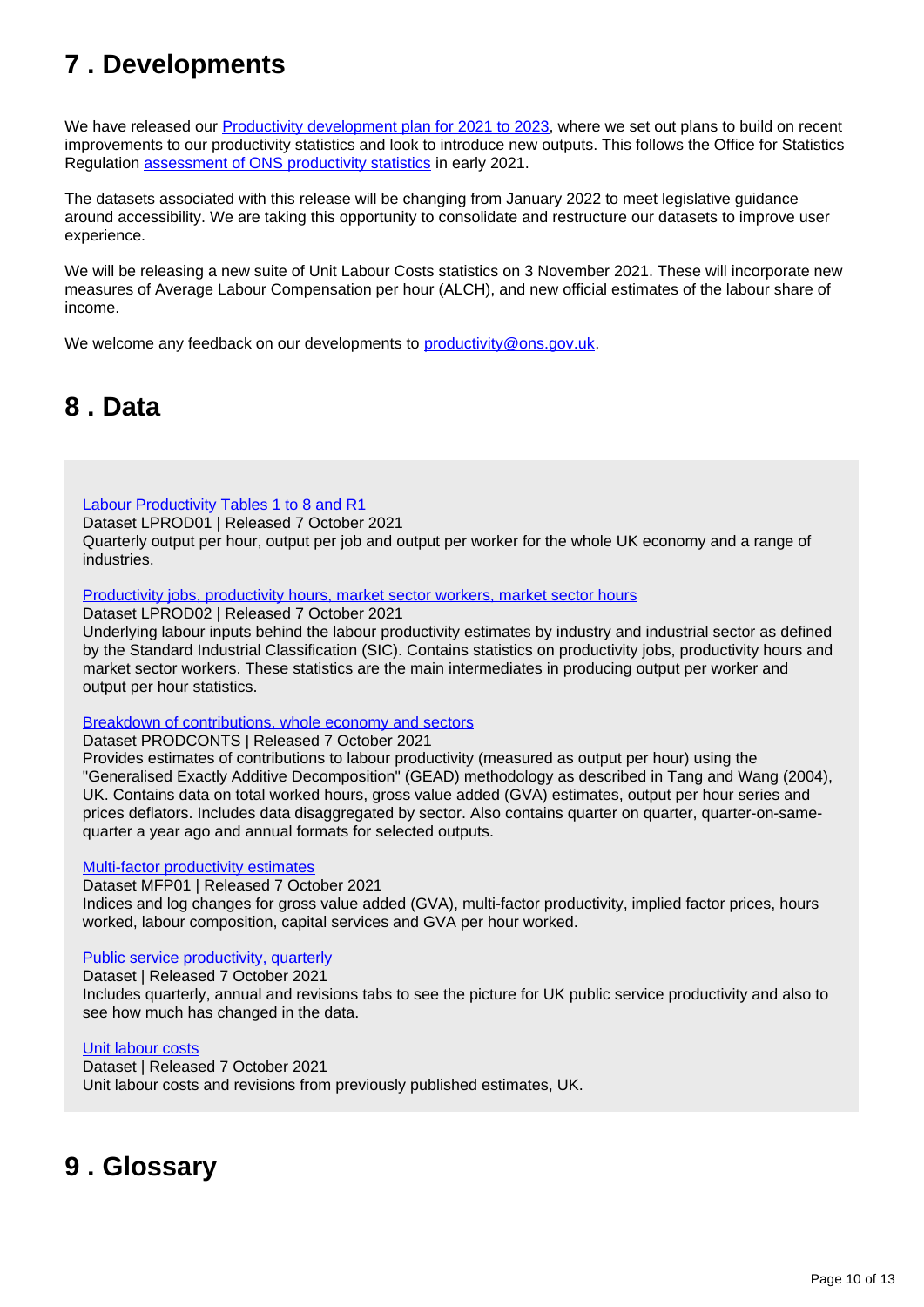### **Labour productivity**

Labour productivity measures how many units of output are produced for each unit of labour input and is calculated by dividing output by labour input.

### **Labour inputs**

The preferred measure of labour input is hours worked ("productivity hours"), but workers and jobs ("productivity jobs") are also used.

### **Output**

Output refers to gross value added (GVA), which is an estimate of the volume of goods and services produced by an industry, and in aggregate for the UK.

### **Multi-factor productivity**

For any given change in output, multi-factor productivity (MFP) measures the amount that cannot be accounted for by changes in inputs of quality-adjusted labour and capital.

### **Capital services**

Capital services refer to the flow of productive services provided by an asset that is employed in production. Capital services are the appropriate measure of capital input in production analysis.

### **Quality-adjusted labour input (QALI)**

Quality-adjusted labour input (QALI) estimates the growth of hours worked (labour input) taking into account the quality of the workforce based on experience and skills. The hours worked by more productive workers are weighted higher than the hours worked by less productive workers.

### **Public service productivity**

Productivity of public services is estimated by comparing growth in the total amount of output with growth in the total amount of inputs used. Growth rates of output and inputs for individual service areas are aggregated by their relative share of total government expenditure (expenditure weight) to produce estimates of total public service output, inputs and productivity.

## <span id="page-10-0"></span>**10 . Measuring the data**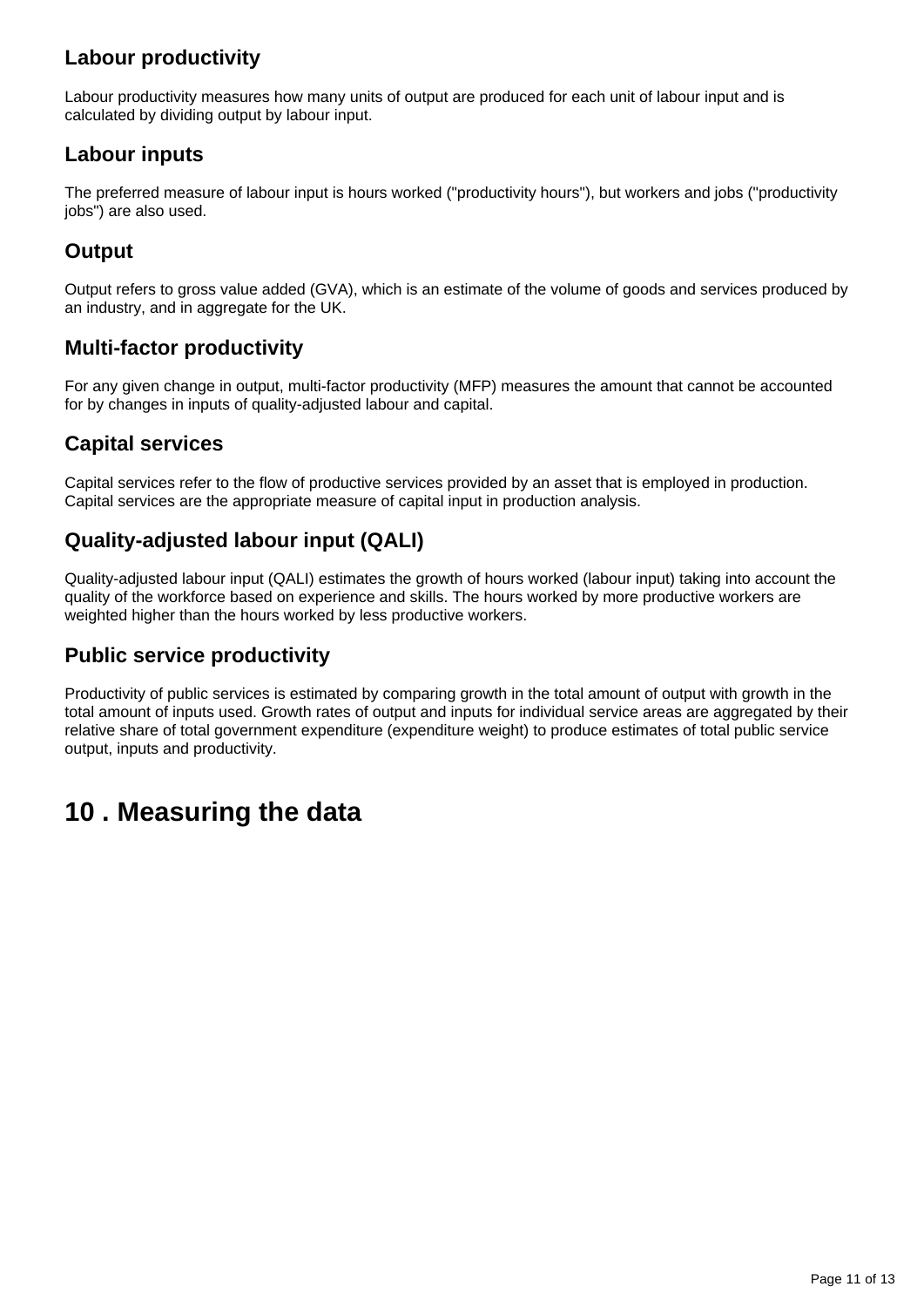### **Revisions in this release**

This release is the first to reflect changes to labour market statistics, following a re-weighting of the Labour Force Survey to new population estimates. As set out in our *impact of Labour Force Survey article*, this improves but does not materially affect the path of productivity through the coronavirus pandemic. A calculation error in the reweighting has been identified; see the notice in the [Labour market overview bulletin](https://www.ons.gov.uk/employmentandlabourmarket/peopleinwork/employmentandemployeetypes/bulletins/uklabourmarket/september2021) for more information. This is likely to result in small changes to our productivity estimates, but unlikely to change the narrative of UK productivity through the coronavirus pandemic.

Data in this release are consistent with Blue Book 2021 (BB21), which implements double deflation for the first time. See Impact of Blue Book 2021 changes on quarterly and monthly volume estimates of gross domestic [product by industry](https://www.ons.gov.uk/economy/grossdomesticproductgdp/articles/impactofbluebook2021changesonquarterlyandmonthlyvolumeestimatesofgrossdomesticproductbyindustry/2021-09-08) for more information about the Bluebook related changes to gross value added (GVA) and see [Impact of double deflation on labour productivity: 1997 to 2018](https://www.ons.gov.uk/economy/economicoutputandproductivity/productivitymeasures/articles/impactofdoubledeflationonlabourproductivity/1997to2018) for more information about changes to our labour productivity estimates because of BB21 changes.

New estimates of GVA are more volatile on a quarterly basis than previously, especially in production industries. This reflects the use of new data and methods, but also [challenges in reconciling quarterly and annual data.](https://www.ons.gov.uk/economy/grossdomesticproductgdp/datasets/ukgdpolowlevelaggregates) As productivity is a structural feature of the economy, we continue to advise users to focus on long-term trends of productivity.

This release reflects revisions to GVA and income data resulting from quarterly national accounts. Revisions resulting from seasonal adjustment affect all periods.

### **Methodological information**

Multi-factor productivity (MFP) estimates are compiled using the growth accounting framework. This decomposes changes in economic output, in this case GVA of the UK market sector, into contributions from changes in measured inputs: labour, capital and a residual element known as MFP. For more information, see our [simple](https://www.ons.gov.uk/economy/economicoutputandproductivity/productivitymeasures/methodologies/asimpleguidetomultifactorproductivity)  [guide to multi-factor productivity](https://www.ons.gov.uk/economy/economicoutputandproductivity/productivitymeasures/methodologies/asimpleguidetomultifactorproductivity) and our [Multi-factor productivity \(MFP\) quality and methodology information \(QMI\)](https://www.ons.gov.uk/economy/economicoutputandproductivity/productivitymeasures/methodologies/multifactorproductivityqmi) .

Information on data used in public service productivity can be found in our [previous Public service productivity](https://www.ons.gov.uk/employmentandlabourmarket/peopleinwork/labourproductivity/articles/quarterlypublicserviceproductivityexperimentalstatistics/quarterlyukoctobertodecember2019#background-to-public-service-productivity-measurement)  [release](https://www.ons.gov.uk/employmentandlabourmarket/peopleinwork/labourproductivity/articles/quarterlypublicserviceproductivityexperimentalstatistics/quarterlyukoctobertodecember2019#background-to-public-service-productivity-measurement) and in [Sources and methods for public service productivity estimates](https://www.ons.gov.uk/economy/economicoutputandproductivity/publicservicesproductivity/methodologies/sourcesandmethodsforpublicserviceproductivityestimates#output).

The measure of output used in these statistics is the chained volume (real) measure of gross value added (GVA) [at basic prices](https://www.ons.gov.uk/employmentandlabourmarket/peopleinwork/labourproductivity/bulletins/labourproductivity/octobertodecember2019#measuring-the-data).

## <span id="page-11-0"></span>**11 . Strengths and limitations**

During the coronavirus (COVID-19) pandemic there have been additional challenges to collecting labour market data and estimating gross domestic product (GDP). As a result, the estimates are subject to increased uncertainty and there is an increased likelihood of larger revisions than usual in future releases of these measures.

More information on the strengths and limitations of the data, as well as the quality and accuracy of the data, is available in the [Labour productivity QMI](https://www.ons.gov.uk/employmentandlabourmarket/peopleinwork/labourproductivity/methodologies/labourproductivityqmi) for the labour productivity estimates; the Multi-factor productivity (MFP) [QMI](https://www.ons.gov.uk/economy/economicoutputandproductivity/productivitymeasures/methodologies/multifactorproductivityqmi) for the multi-factor productivity estimates; and in the [Public service productivity: total, UK QMI](https://www.ons.gov.uk/economy/economicoutputandproductivity/publicservicesproductivity/methodologies/publicserviceproductivityestimatestotalpublicservicesqmi) for the public service productivity estimates with further information available in Sources and methods for public service [productivity estimates.](https://www.ons.gov.uk/economy/economicoutputandproductivity/publicservicesproductivity/methodologies/sourcesandmethodsforpublicserviceproductivityestimates#output)